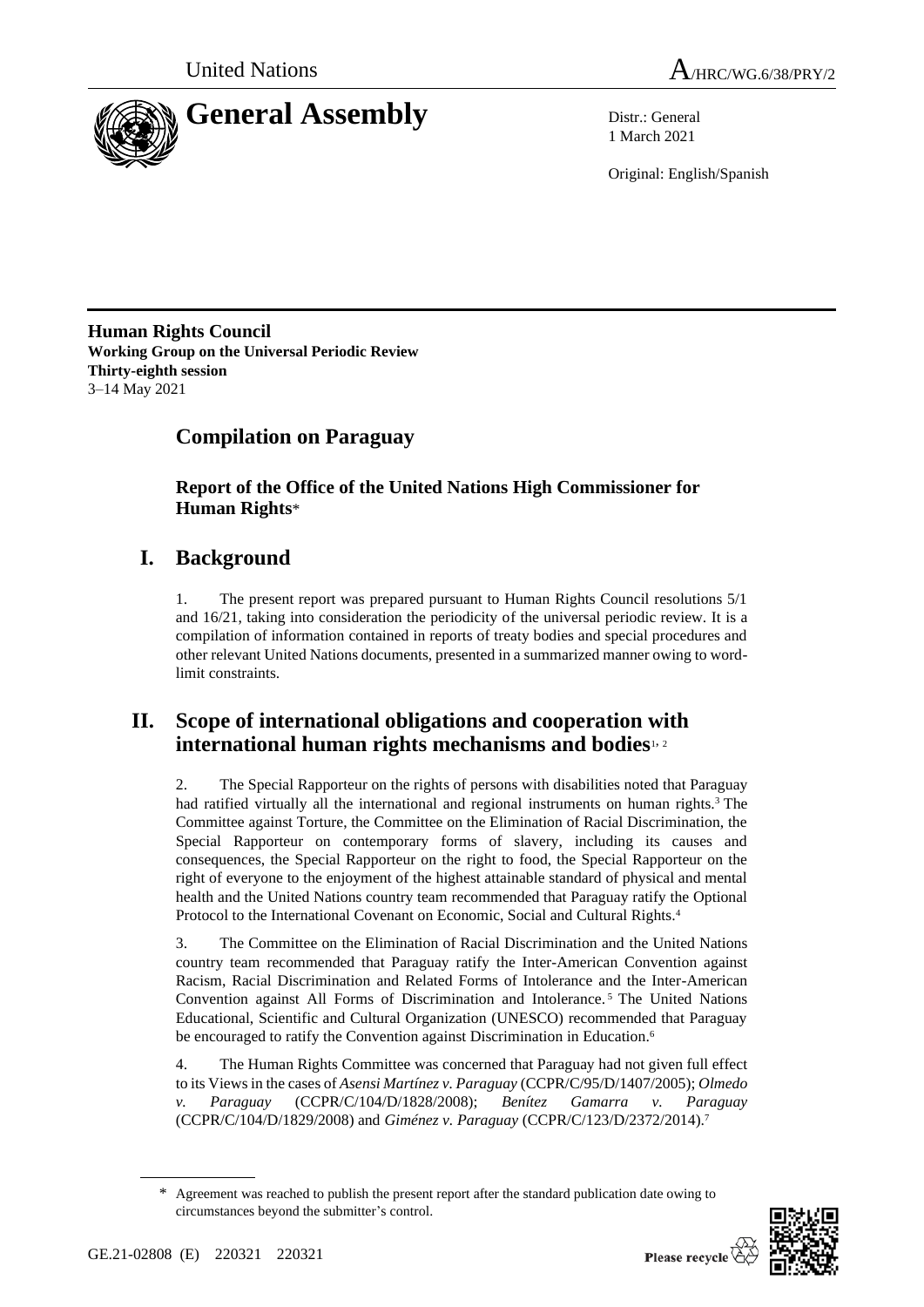5. Paraguay submitted a midterm report on the implementation of the recommendations from the second cycle of the universal periodic review. 8

6. Paraguay is currently covered by the Regional Office for South America of the Office of the United Nations High Commissioner for Human Rights (OHCHR) and a national human rights adviser. With the support of the national human rights adviser, the Office contributed to enhancing the meaningful participation of rights holders, especially women and discriminated groups, in reporting to the international human rights mechanisms.<sup>9</sup>

7. Paraguay contributed financially to OHCHR in 2017.<sup>10</sup>

## **III. National human rights framework<sup>11</sup>**

8. Three Committees, three special procedure mandate holders and the United Nations country team expressed concern about the situation of the Office of the Ombudsman.<sup>12</sup> The Committee on the Elimination of Discrimination against Women recommended that Paraguay ensure that the Office was in full compliance with the principles relating to the status of national institutions for the promotion and protection of human rights (the Paris Principles) and that it allocate to the Office the human, technical and financial resources necessary to fulfil its mandate. <sup>13</sup> The Human Rights Committee, the Committee on the Elimination of Racial Discrimination and the Special Rapporteur on disability made similar recommendations.<sup>14</sup>

9. The Human Rights Committee was concerned about the limited implementation of the National Human Rights Plan. It recommended that Paraguay continue its efforts to ensure that the Plan was effectively implemented and regularly monitored, that it was accorded the necessary human, financial and technical resources and that representatives of civil society, including minorities, were actively involved in the Plan's development and implementation. 15 The Special Rapporteurs on food, on disability and on health also referred to the Plan. 16

10. The United Nations country team noted that the National Human Rights Education Plan adopted in 2011 had not been implemented and its application had not been monitored.<sup>17</sup>

11. The United Nations country team indicated that the Recommendations Monitoring System (SIMORE) and its updated version (SIMORE Plus) had gained international recognition though challenges remained as to the system's implementation and updating.<sup>18</sup> The Special Rapporteurs on slavery, on food, on disability and on health also commended Paraguay on that System.<sup>19</sup>

## **IV. Implementation of international human rights obligations, taking into account applicable international humanitarian law**

## **A. Cross-cutting issues**

### **1. Equality and non-discrimination**<sup>20</sup>

12. Three Committees, the Special Rapporteur on disability and the United Nations country team were concerned about the lack of a comprehensive anti-discrimination legal framework and the persistent discrimination suffered by women, persons of African descent, indigenous peoples, persons with disabilities, sex workers, lesbian, gay, bisexual, transgender and intersex persons and persons with HIV.<sup>21</sup>

13. The Human Rights Committee recommended that Paraguay adopt comprehensive legislation prohibiting discrimination, including multiple, direct and indirect discrimination; guarantee comprehensive protection against discrimination for women, persons of African descent, indigenous peoples, persons with disabilities, sex workers, lesbian, gay, bisexual, transgender and intersex persons and persons infected with HIV; and adopt effective policies for the protection of lesbian, gay, bisexual, transgender and intersex persons and sex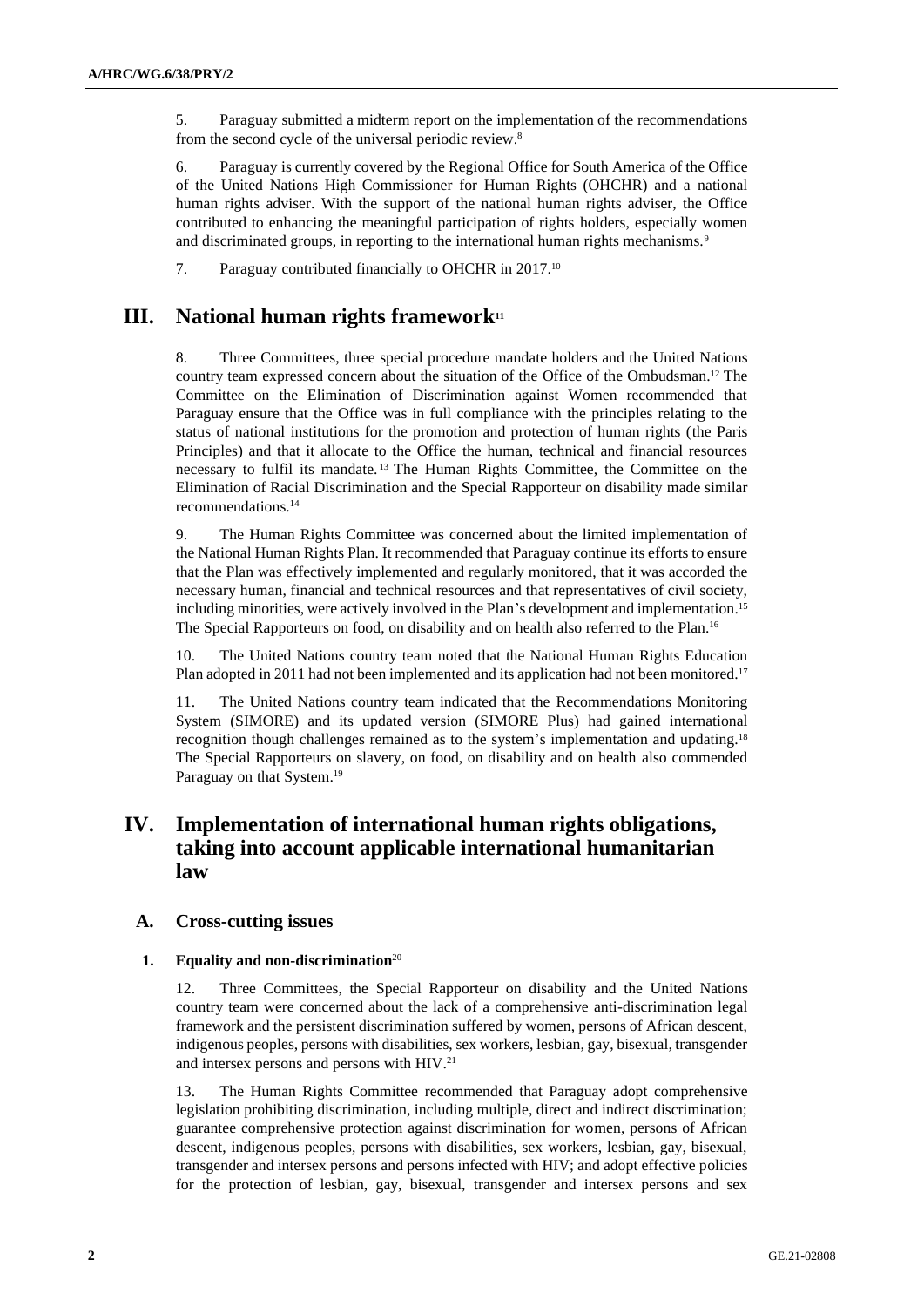workers. <sup>22</sup> Two other Committees and the United Nations country team made similar recommendations.<sup>23</sup>

14. The United Nations country team noted that, in a historic 2019 judgment, a person had been convicted of femicide in the death of a trans woman. However, discrimination on grounds of sexual orientation and gender identity or expression remained pervasive in the practice of public institutions. 24

## **2. Development, the environment, and business and human rights**<sup>25</sup>

15. The Special Rapporteur on food noted that, in the context of large-scale industrial agriculture, it was vital that development plans and policies should take into account the real cost of protection measures for such resources as land and water and the impact of environmental degradation on future generations. She also noted that the indiscriminate use of pesticides resulted in water pollution and, in the long run, adversely affected the quality and fertility of the soil. She recommended that Paraguay implement and monitor environmental regulations that protected human health or prevented soil degradation and water contamination.<sup>26</sup> In August 2019, the Human Rights Committee reached the view that Paraguay must undertake an effective and thorough investigation into fumigations with agrochemicals and the subsequent poisoning of peoples, including children, and contamination of water, soil and food.<sup>27</sup>

16. The United Nations country team emphasized the institution-building stemming from the establishment of the Ministry of Environment and Sustainable Development, the adoption of the regulatory instrument for the Air Quality Act, the promulgation of the Climate Change Act and ratified the Paris Agreement. Nevertheless, Paraguay still faced challenges in terms of strengthening the agencies responsible for the implementation and monitoring of environmental law.<sup>28</sup>

17. The Special Rapporteur on slavery urged the Government to ensure more oversight and accountability of businesses in the Chaco region. She also reminded all businesses operating in Paraguay, including in the Chaco, of their obligations under the Guiding Principles on Business and Human Rights.<sup>29</sup>

## **B. Civil and political rights**

### **1. Right to life, liberty and security of person**<sup>30</sup>

18. The Committee against Torture, the Human Rights Committee and the United Nations country team remained concerned about reports of torture, extrajudicial killings, arbitrary detentions and enforced disappearances committed by the military-police unit known as the Joint Task Force.<sup>31</sup> The Human Rights Committee recommended that Paraguay strengthen the role of the National Police in the maintenance of law and order and enable it to assume the law and order functions exercised by the Joint Task Force.<sup>32</sup> On 6 September 2020, the OHCHR Regional Office for South America issued a press release urging the Government to conduct a prompt and impartial investigation into the death of two 11-year-old girls in a Joint Task Force operation carried out on 2 September 2020 against a non-State armed group. 33

19. The Human Rights Committee was concerned about reports of torture, ill-treatment, excessive use of force and arbitrary detention by law enforcement officers during the April 2017 demonstrations. It noted that the resources assigned to the national mechanism for the prevention of torture were not sufficient to enable the mechanism to fulfil its functions.<sup>34</sup> It recommended that Paraguay ensure that domestic legislation on the use of force was fully in line with international standards. <sup>35</sup> It also recommended that Paraguay ensure that the national mechanism for the prevention of torture had the resources necessary for its full functioning and that it had access to all the places to which the law granted it access.<sup>36</sup>

20. The same Committee was concerned about the persistence of high levels of overcrowding in prisons and the poor living conditions, including in educational institutions, police stations and establishments for persons with mental disabilities. It was also concerned about the reportedly high number of deaths among persons deprived of their liberty and about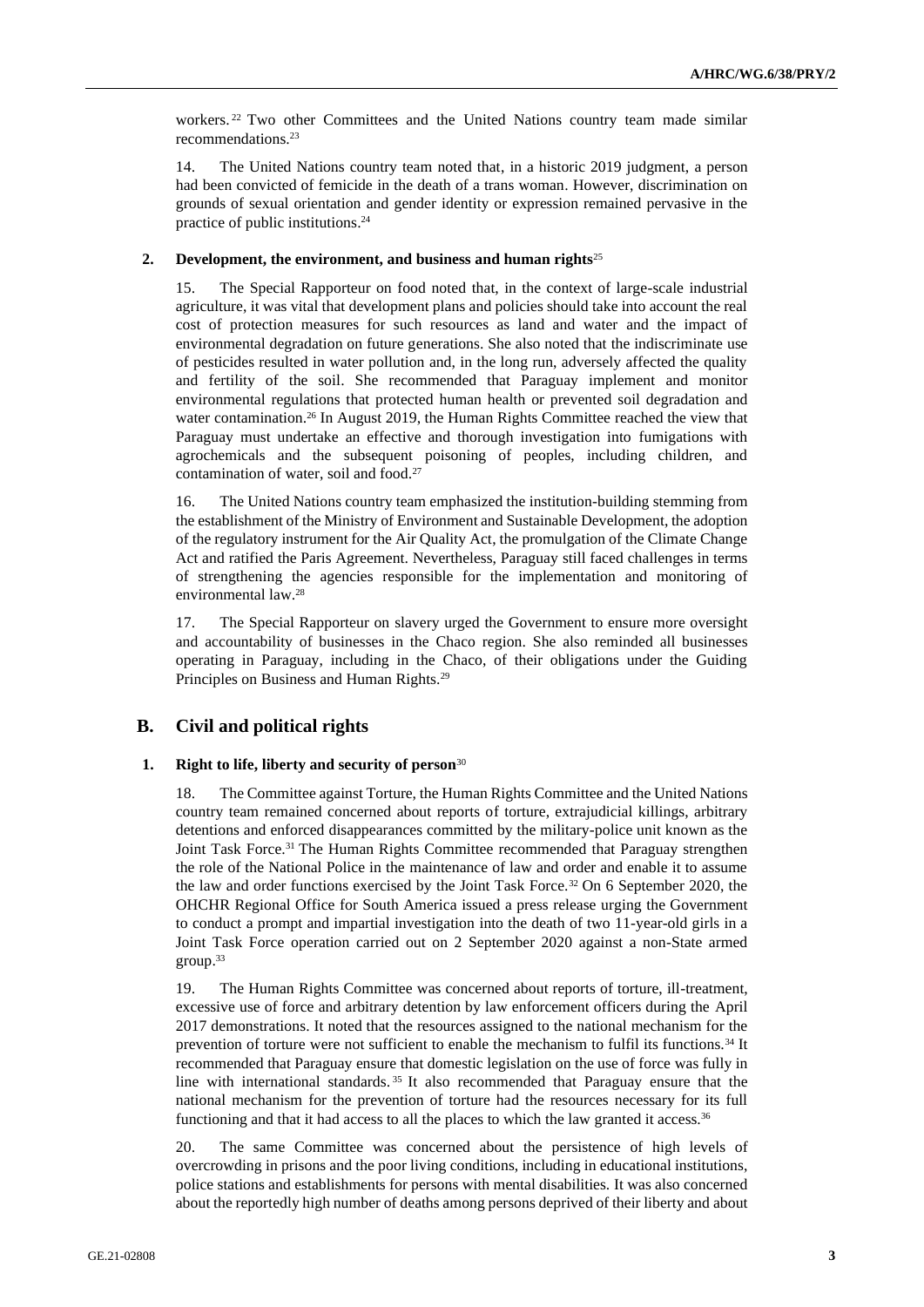the vulnerable situation of women and lesbian, gay, bisexual, transgender and intersex persons, and especially transgender persons, who were deprived of their liberty. <sup>37</sup> The United Nations country team noted, in relation to deprivation of liberty, that the national mechanism for the prevention of torture should be strengthened. It added that the prison system had issues with space- and privilege-buying schemes and the drinking water in cell blocks and that the prisons in Minga Guazú and Cordillera did not meet the United Nations Standard Minimum Rules for the Treatment of Prisoners (the Nelson Mandela Rules).<sup>38</sup> The Committee on the Elimination of Discrimination against Women raised particular concerns about women in detention.<sup>39</sup> The Human Rights Committee recommended that Paraguay redouble its efforts to improve detention conditions, reduce overcrowding and ensure that detention conditions in all places of deprivation of liberty were in line with the Nelson Mandela Rules; investigate all deaths of persons deprived of their liberty; and ensure that the rights of persons deprived of their liberty who were particularly vulnerable were respected.<sup>40</sup>

## **2. Administration of justice, including impunity, and the rule of law<sup>41</sup>**

21. The same Committee was concerned about the numerous reports of high levels of politicization and corruption within the judiciary, including interference in the judiciary by the executive and legislative branches of government. It was also concerned that the system for selecting and appointing judges and prosecutors might not adequately ensure the independence and competence of the judiciary and the Office of the Prosecutor. It recommended that Paraguay strengthen its efforts to eradicate all forms of interference in the judiciary by other branches of government.<sup>42</sup> The United Nations country team shared similar concerns and recommendations.<sup>43</sup>

22. The United Nations country team noted that the proportion of prisoners in pretrial detention was among the highest in the region and the world.<sup>44</sup> It added that the Public Defence Service's free legal aid programme for persons in vulnerable situations should be strengthened.<sup>45</sup>

23. The Human Rights Committee was concerned about the slow and limited progress made in the investigation, prosecution and punishment of those responsible for serious human rights violations, including enforced disappearances, torture, extrajudicial killings and illegal detention during the dictatorship and the transition period. It was also concerned about the limited progress made on reparations to the victims and their families. While noting the efforts made to locate and identify the remains of disappeared persons, including the creation of a genetic database, it was concerned about the slow progress made in that area. It recommended that Paraguay ensure prompt, fair and effective access to compensation and full reparation for all victims and their families; and accelerate the search for missing persons and the identification of remains found during the investigation of cases of enforced disappearance.<sup>46</sup>

24. The United Nations country team noted that the gender equity approach had been strengthened in the judiciary through strategies to end harmful gender stereotypes in judicial proceedings.<sup>47</sup>

### **3. Fundamental freedoms and the right to participate in public and political life**<sup>48</sup>

25. UNESCO recommended that Paraguay decriminalize defamation and include it in a civil code that was in accordance with international standards. It also recommended that Paraguay update its access to information law in order to align it with international standards.<sup>49</sup>

26. The Human Rights Committee noted the existence of a bill on the protection of journalists and human rights defenders that provided for the establishment of a national protection mechanism. <sup>50</sup> Three Committees and the United Nations country team were concerned about reports of attacks, reprisals and assaults against journalists and human rights defenders and about the inadequate measures for ensuring their effective protection.<sup>51</sup> The Human Rights Committee recommended that Paraguay ensure the provision of effective assistance and protection to human rights defenders and journalists who were subjected to threats, violence and intimidation, ensure that they could carry out their work in appropriate conditions, and investigate attacks, reprisals and assaults against them. <sup>52</sup> The United Nations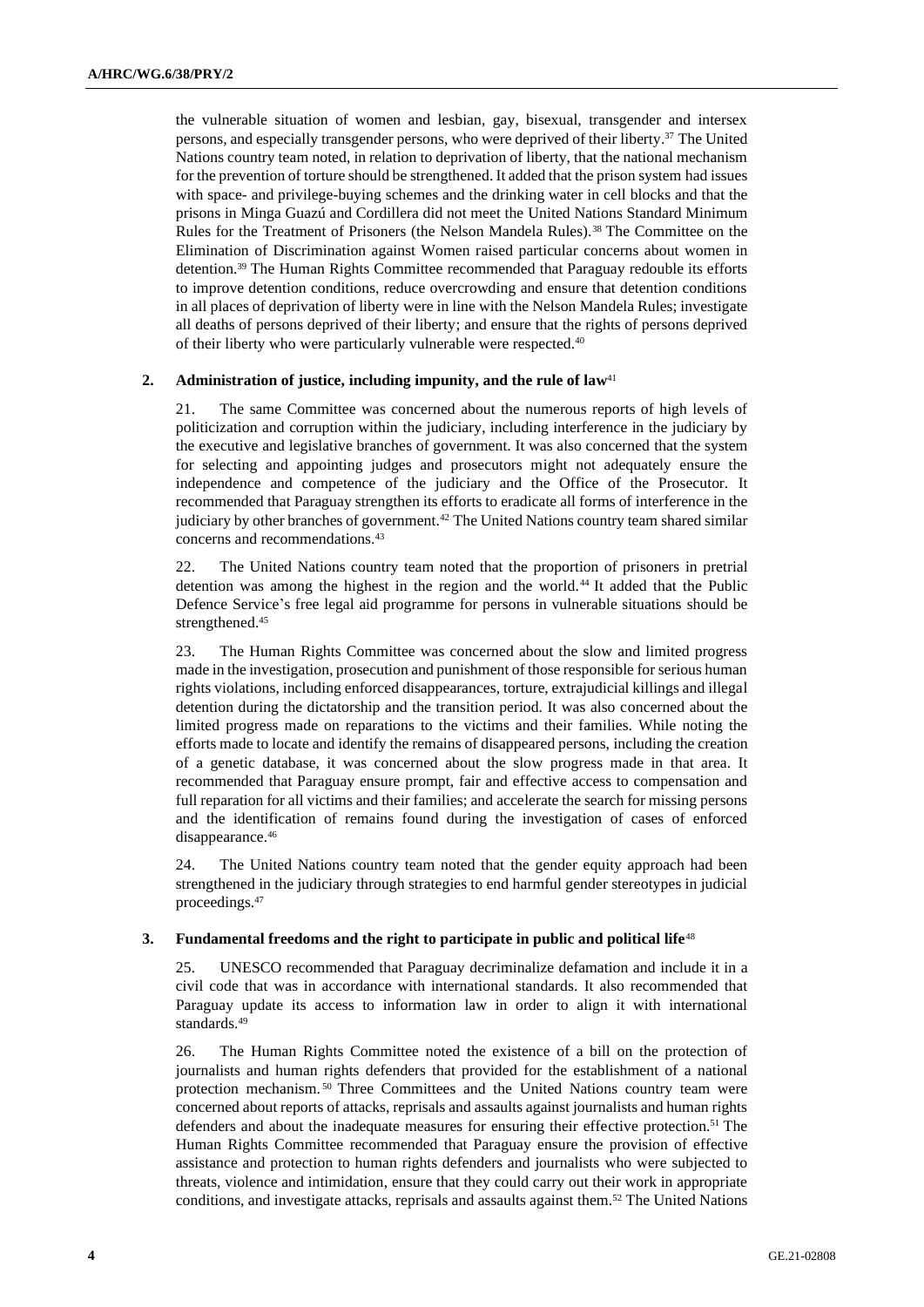country team indicated that the police protocol on highly at-risk journalists had still not been implemented.<sup>53</sup>

27. The United Nations country team noted that the rate of women's participation in political life remained among the lowest in the region and recommended that Paraguay adopt a law on democratic parity.<sup>54</sup>

## **4. Prohibition of all forms of slavery**<sup>55</sup>

28. The Human Rights Committee was concerned about the persistence of trafficking in persons in Paraguay, which affected women in particular, the insufficient protection provided to victims and the few prosecutions and convictions.<sup>56</sup> The United Nations country team noted that, notwithstanding the adoption of laws and policies in response to the trafficking problem, there was still a need for an intercultural approach, stronger prevention policies, better inter-institutional cooperation, more shelters and more training for justice officials.<sup>57</sup>

29. The Human Rights Committee recommended that Paraguay strengthen its efforts to prevent, combat and punish trafficking in persons, including by providing training for judges, prosecutors, law enforcement officers and immigration agents. It should ensure the effective implementation of the National Programme to Prevent, Combat and Care for Victims of Human Trafficking and the National Investment Fund to Prevent and Care for Human Trafficking Victims.<sup>58</sup> The Committee on the Elimination of Discrimination against Women made a similar recommendation.<sup>59</sup>

### **5. Right to privacy and family life**<sup>60</sup>

30. The Committee on the Elimination of Discrimination against Women took note of the increase of the minimum age for marriage for girls and boys to 18 years. Nevertheless, it was concerned at the remaining exceptions allowing marriage under 18 years of age. It recommended that Paraguay take measures to eliminate exceptions to the minimum legal age of marriage for girls and boys and ensure that any such exceptions could be authorized only by a judicial authority and only with the prior, free and informed consent of the girls concerned.<sup>61</sup> The United Nations country team recommended that Paraguay eliminate the exception for 16-year-olds.<sup>62</sup>

## **C. Economic, social and cultural rights**

## **1. Right to work and to just and favourable conditions of work**<sup>63</sup>

31. While two Committees, the Special Rapporteur on slavery and the United Nations country team recognized the legislative progress made in the area of labour rights, they were concerned by reports of labour exploitation of domestic workers and the prevalence of the worst forms of child labour, including the practice of unpaid domestic child labour known as *criadazgo*. <sup>64</sup> The Committee of Experts on the Application of Conventions and Recommendations of the International Labour Organization (ILO) shared similar concerns.<sup>65</sup> The Human Rights Committee recommended that Paraguay ensure respect for the fundamental rights of domestic workers; and step up its efforts to prevent, combat and punish child labour, including its worst forms, and to adopt regulatory instruments and policies for eliminating the practice of *criadazgo*, including support for the family of origin and the development of awareness-raising campaigns. <sup>66</sup> The Committee on the Elimination of Discrimination against Women and the Special Rapporteur on slavery made similar recommendations. 67

32. The United Nations country team indicated that in the first quarter of 2020, 62.7 per cent of economically active persons worked in the informal sector. Domestic labour, selfemployment and private employment accounted for the largest proportion of informal workers.<sup>68</sup>

33. The Committee on the Elimination of Racial Discrimination was concerned by reports of the precarious working conditions faced by many indigenous people, in particular on farms in the Chaco region.<sup>69</sup> The United Nations country team indicated that, despite the efforts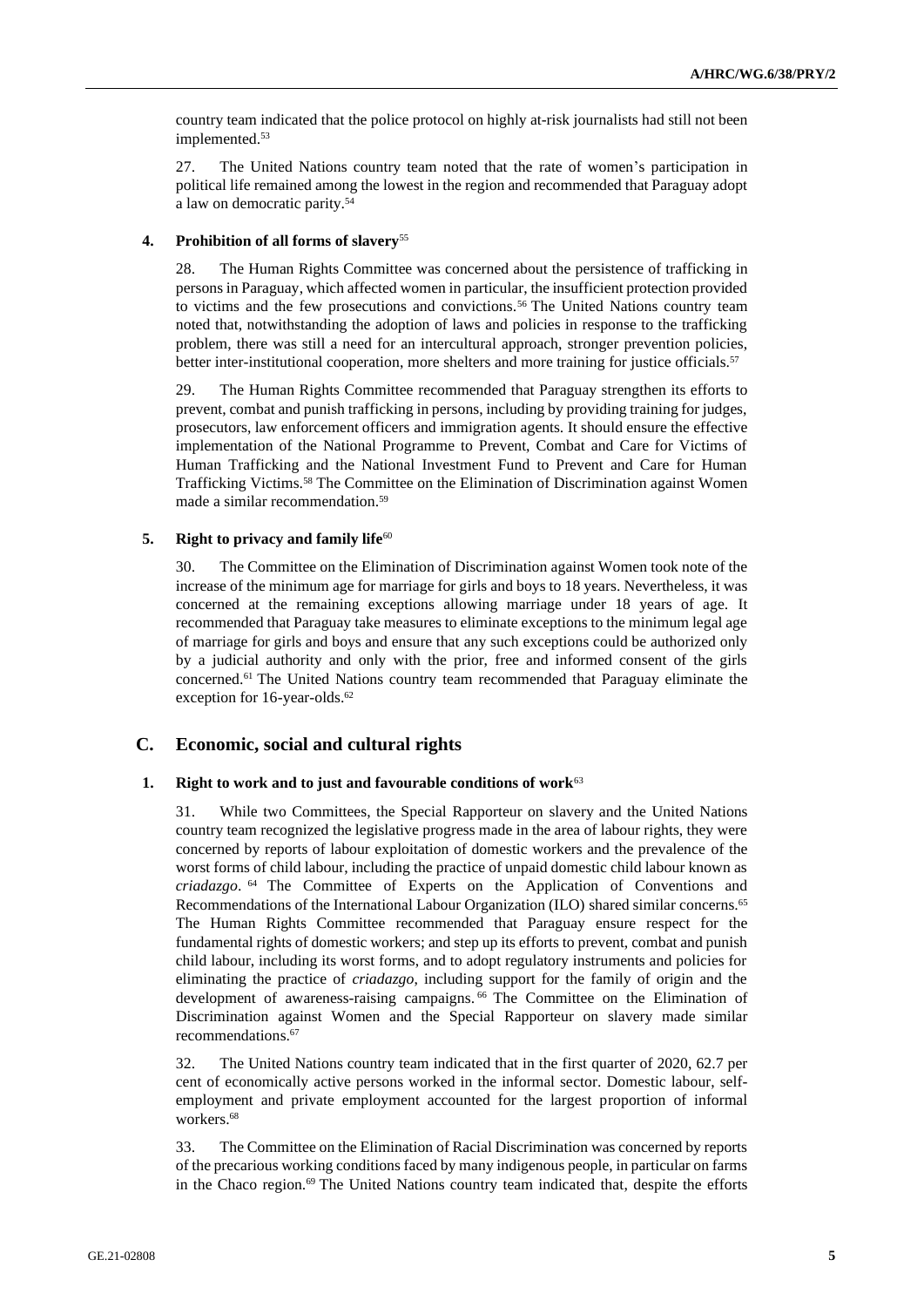made, the labour inspectorate remained weak and did not have procedures in place to effectively punish non-compliance.<sup>70</sup>

## **2. Right to an adequate standard of living**<sup>71</sup>

34. The Special Rapporteur on food noted that poverty remained high in some parts of the country.<sup>72</sup> The United Nations country team noted that, between 2016 and 2019, the poverty rate had fallen from 28.9 per cent to 23.5 per cent but that the extreme poverty rate in urban areas had risen. The highest poverty rates in rural areas were found in Caaguazú, San Pedro, Itapúa, Caazapá and Concepción. 73

35. The Special Rapporteur on food was concerned that, while Paraguay had adopted a wide range of policies and programmes to ensure the effective enjoyment of the right to food, it had failed to implement legislation and policies on the right to food.<sup>74</sup> The United Nations country team noted that the coronavirus disease (COVID-19) pandemic had had an impact on the food system (processing, distribution and consumption), and especially on food security, owing to unemployment and the lack of income.<sup>75</sup> The Special Rapporteur on food recommended that Paraguay adopt a human rights-based national framework law on the right to food, with effective benchmarks and implementation plans for each region.<sup>76</sup> The United Nations country team recommended that Paraguay introduce public policies to develop productive and resilient family farming.<sup>77</sup>

36. The United Nations country team reported that 63.7 per cent of households encountered issues that affected their quality of life and that thousands of families were establishing informal settlements with an irregular legal status, where they lived in precarious conditions, without access to services or rights, and were thus at risk of eviction.<sup>78</sup>

37. The Committee on the Elimination of Racial Discrimination was concerned that there were still significant gaps in the enjoyment of the rights to adequate food and to water by members of the indigenous population and Afro-Paraguayans compared with the rest of the population. 79

## **3. Right to health**<sup>80</sup>

38. The United Nations country team noted that the State provided free care (medical, surgical and diagnostic services and medication) to 70 per cent of the population and ran essential programmes on mother and childcare, vaccination, communicable diseases and mental health, among others. In addition, despite State efforts, there were still significant gaps in terms of quality and patient safety in public health services, especially for populations in vulnerable situations, and of guaranteed sufficient, efficient and sustained funding to maintain essential programmes. Furthermore, significant challenges remained in implementing the Indigenous Peoples' Health Act. <sup>81</sup> The United Nations country team recommended that Paraguay take steps towards the universalization of quality health care.<sup>82</sup>

39. The Committee on the Elimination of Discrimination against Women was concerned about the high rates of maternal mortality, mainly owing to unsafe abortions and health professionals refusing to conduct therapeutic abortions.<sup>83</sup> The Human Rights Committee expressed similar concerns.<sup>84</sup>

40. Two Committees and the Special Rapporteur on health noted that the legislation on voluntary termination of pregnancy was extremely restrictive. <sup>85</sup> The Committee on the Elimination of Discrimination against Women recommended that Paraguay remove punitive provisions imposed on women who underwent abortion, legalize abortion at least in cases of risk to the health of the woman, rape or incest and severe fetal impairment and decriminalize it in all other cases.<sup>86</sup> The Human Rights Committee recommended that Paraguay ensure access to adequate sexual and reproductive health services, contraception and education for men, women and adolescents throughout the country.<sup>87</sup>

41. The Special Rapporteur on the right to health expressed concern about the mental health policy and practice in the country.<sup>88</sup> The Special Rapporteur on disability was concerned about the multiple barriers facing persons with disabilities in exercising their right to health.89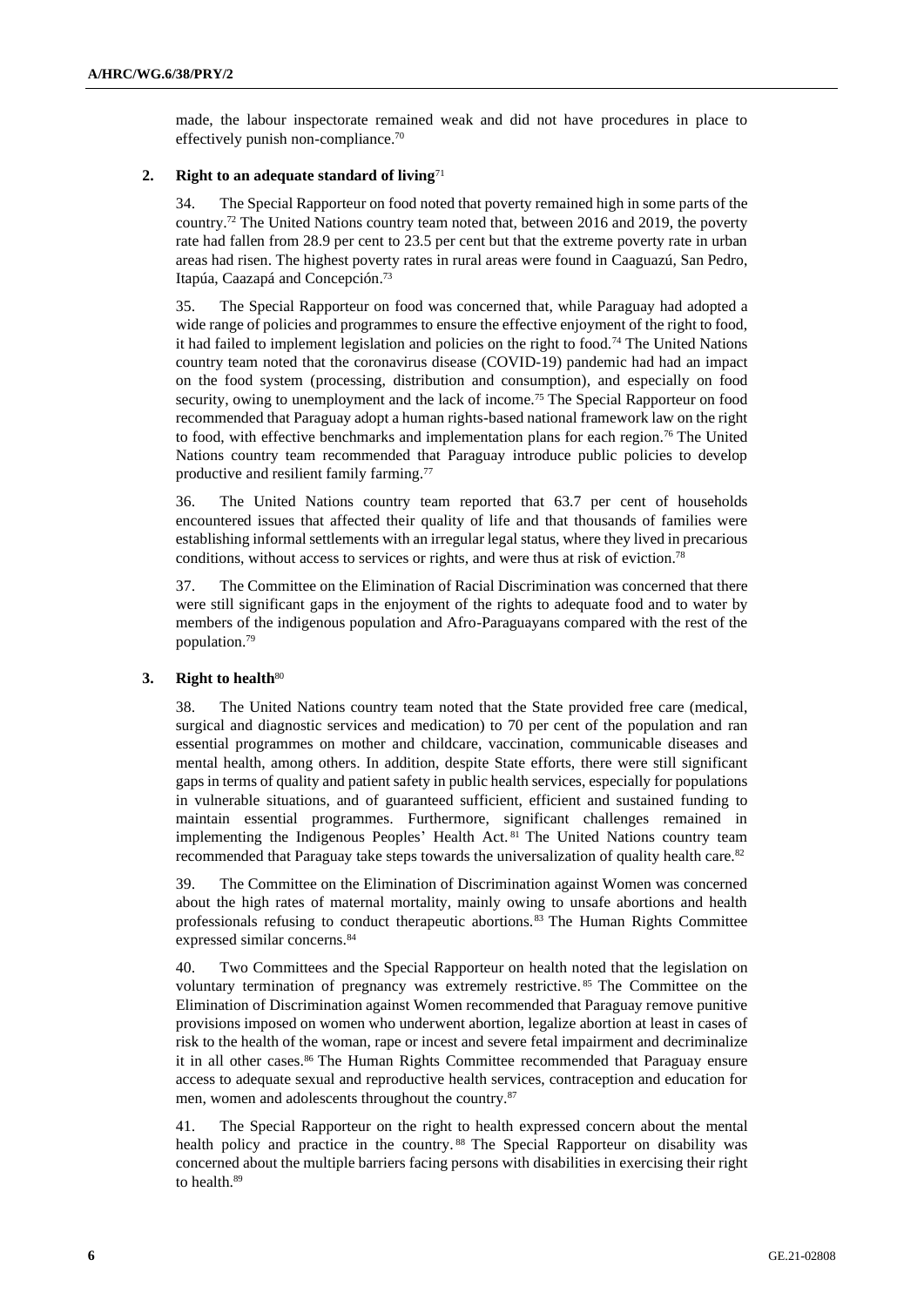42. The United Nations country team pointed out that Paraguay had a normative framework to safeguard the rights of persons living with HIV/AIDS and had established the National AIDS Council as the governing body of the national HIV/AIDS response. However, major shortcomings remained, including the failure to adopt effective means to address discrimination and stigmatization and to provide funding for the national response.<sup>90</sup>

## **4. Right to education**<sup>91</sup>

43. UNESCO noted that the Education Action Plan 2018–2023 prioritized actions in accordance with the National Education Plan 2024, the National Development Plan 2030 and the Sustainable Development Goals.<sup>92</sup>

44. The Committee on the Elimination of Discrimination against Women was concerned about the ban by the Ministry of Education and Science on all dissemination and use of educational materials referring to "gender theory" and/or "gender ideology", under Ministry decision No. 29664. It recommended that Paraguay repeal that decision.<sup>93</sup>

45. The United Nations country team indicated that the illiteracy rate was 6 per cent overall but 9.4 per cent among the rural population. The absence of comprehensive sex education in the formal system remained a shortcoming repeatedly pointed out by the authorities. 94

46. The Committee on the Elimination of Discrimination against Women welcomed the introduction of non-formal literacy programmes for indigenous communities and non-formal vocational programmes allowing young people and adults to develop practical skills for specified occupations. However, it was concerned about the persistence of structural barriers to access to high-quality education for girls, in particular at the secondary and tertiary levels.<sup>95</sup> UNESCO recommended that Paraguay be encouraged to strengthen measures to ensure that girls could access and complete quality education at the secondary and higher levels of education, including in non-traditional fields of education.<sup>96</sup>

47. The Committee on the Elimination of Racial Discrimination was concerned by the significant differences in access to education observed mainly among children of indigenous and Afro-Paraguayan populations. It recommended that Paraguay ensure the availability, accessibility and quality of education for indigenous and Afro-Paraguayan children.<sup>97</sup> The Special Rapporteur on disability noted that, despite progress in terms of legislative and institutional frameworks on inclusive education, many students with disabilities continued to face barriers to education. 98

48. UNESCO referred to resolutions No. 308, No. 354, No. 358 and No. 375 adopted by the Ministry of Education and Science in response to the COVID-19 crisis.<sup>99</sup> The United Nations country team noted that the cancelation of in-person instruction and the introduction of virtual classes due to the COVID-19 pandemic had adversely affected children and adolescents and raised particular challenges for the State with regard to, inter alia, school meals, Internet access, the loss of education professionals and the rise in cases of violence.<sup>100</sup>

49. The United Nations country team indicated that the 2020 adoption of Act No. 6530, officially recognizing Paraguayan Sign Language, had led to increased demand for trained teachers. Adjustments to the physical environment, adaptations of educational materials and teaching methods, and training and capacity-building for education professionals were needed to accommodate students with disabilities.<sup>101</sup>

## **D. Rights of specific persons or groups**

## **1. Women**<sup>102</sup>

50. The Committee on the Elimination of Discrimination against Women was concerned at the persistence of discriminatory stereotypes in media communication and at intersecting forms of discrimination against women based on their sex, ethnicity, disability and marital status.<sup>103</sup> It recommended that Paraguay put in place a comprehensive strategy to raise public awareness of the concept of gender and eliminate patriarchal attitudes and stereotypes that discriminated against women; and that it encourage the adoption of a code of conduct for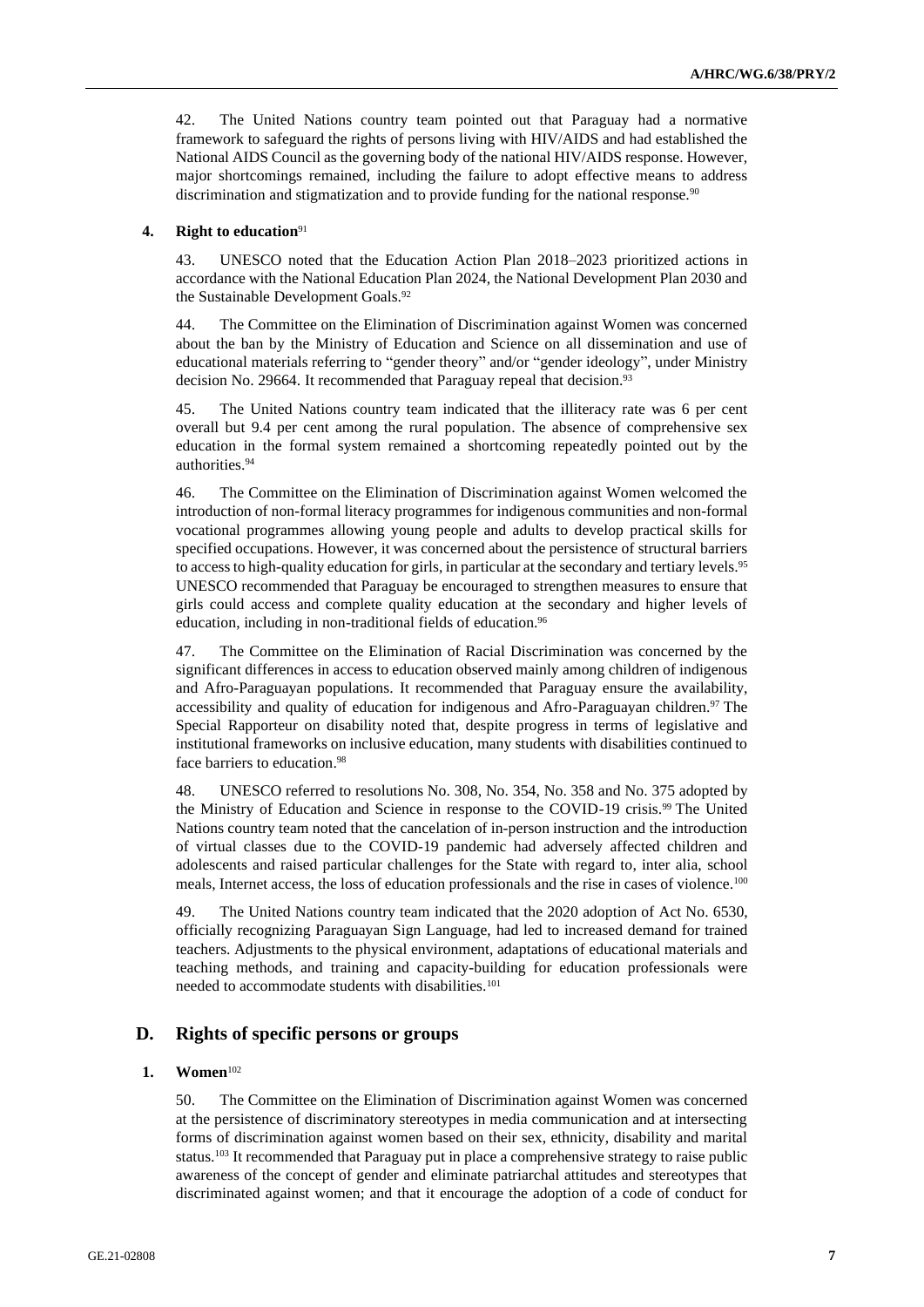advertising in public and private media. <sup>104</sup> The Human Rights Committee made similar recommendations.<sup>105</sup>

51. The United Nations country team indicated that 31.1 per cent of young rural women were neither in school nor employed, making them vulnerable to unwanted pregnancy, economic dependency and forced migration. Moreover, rural women had higher rates of illiteracy (53.5 per cent) and unemployment (44.7 per cent) because they engaged in domestic work.<sup>106</sup>

52. The Human Rights Committee was concerned about the still limited extent of women's participation in political and public life and their underrepresentation in decisionmaking positions and in public and elected office, including in the judiciary, the legislature and the executive branch.<sup>107</sup>

53. The same Committee was concerned about the increase in domestic and sexual violence against women, girls and adolescents and about reports of an alarming number of femicides. The fact that only a very small number of femicides had been investigated since it was established as a crime in 2016 was of particular concern.<sup>108</sup> The United Nations country team was of the view that the 78 per cent rise in the number of calls to the domestic violence centre between 2019 and 2020 was a sign of the stress families were under.<sup>109</sup> The Human Rights Committee recommended that Paraguay step up its efforts to prevent, combat and punish femicides and all acts of violence against women, girls and adolescents, including by collecting the required statistical data and ensuring that the institutions and programmes involved in that work were provided with adequate resources. It also recommended that Paraguay ensure that all offences of that kind were investigated promptly, thoroughly and impartially by providing adequate training for judges, prosecutors and law enforcement agencies. <sup>110</sup> The Committee on the Elimination of Discrimination against Women made similar recommendations.<sup>111</sup>

54. The United Nations country team recommended that Paraguay ensure that a comprehensive gender perspective was mainstreamed, especially across COVID-19 early recovery programmes in the light of the differentiated impact of the pandemic, and that staff of public institutions received ongoing training in human rights, sexual diversity and gender identity.<sup>112</sup>

## 2. **Children**<sup>113</sup>

55. While noting with satisfaction that the inter-institutional cooperation agreement signed in 2018 provided for the issuance of birth certificates by the consular sections of Paraguayan diplomatic missions abroad, the Human Rights Committee was concerned about the significant percentage of children who were still not registered.<sup>114</sup> The United Nations country team noted that 16 per cent of children under 1 year were not registered, which created problems in terms of claiming their rights. <sup>115</sup> The Human Rights Committee recommended that Paraguay strengthen its efforts to ensure that all children born in its territory were registered and received an official birth certificate. It should continue its efforts to establish civil registry offices in maternity and children's hospitals and in rural and indigenous communities.<sup>116</sup>

56. The Committee on the Elimination of Discrimination against Women, while welcoming the adoption of a national adolescent health plan covering the period 2016–2021, was concerned at the negative effect on the development of adolescents, specifically on their physical and mental health, their education and their future opportunities for decent work, of the high pregnancy rates among girls aged 10–19 years and the high rates of sexual violence against adolescent girls.<sup>117</sup> The United Nations country team reported that the pregnancy rate among girls aged 10–19 years remained worrying, as did the high maternal mortality rate among 15- to 19-year-olds. $118$ 

57. The Committee against Torture noted with concern that 85.5 per cent of adolescents in conflict with the law were being held in pretrial detention at the end of 2016. <sup>119</sup> It recommended that Paraguay avoid pretrial detention of minors and ensure that they were brought to trial in especially speedy fashion, in accordance with the United Nations Standard Minimum Rules for the Administration of Juvenile Justice.<sup>120</sup>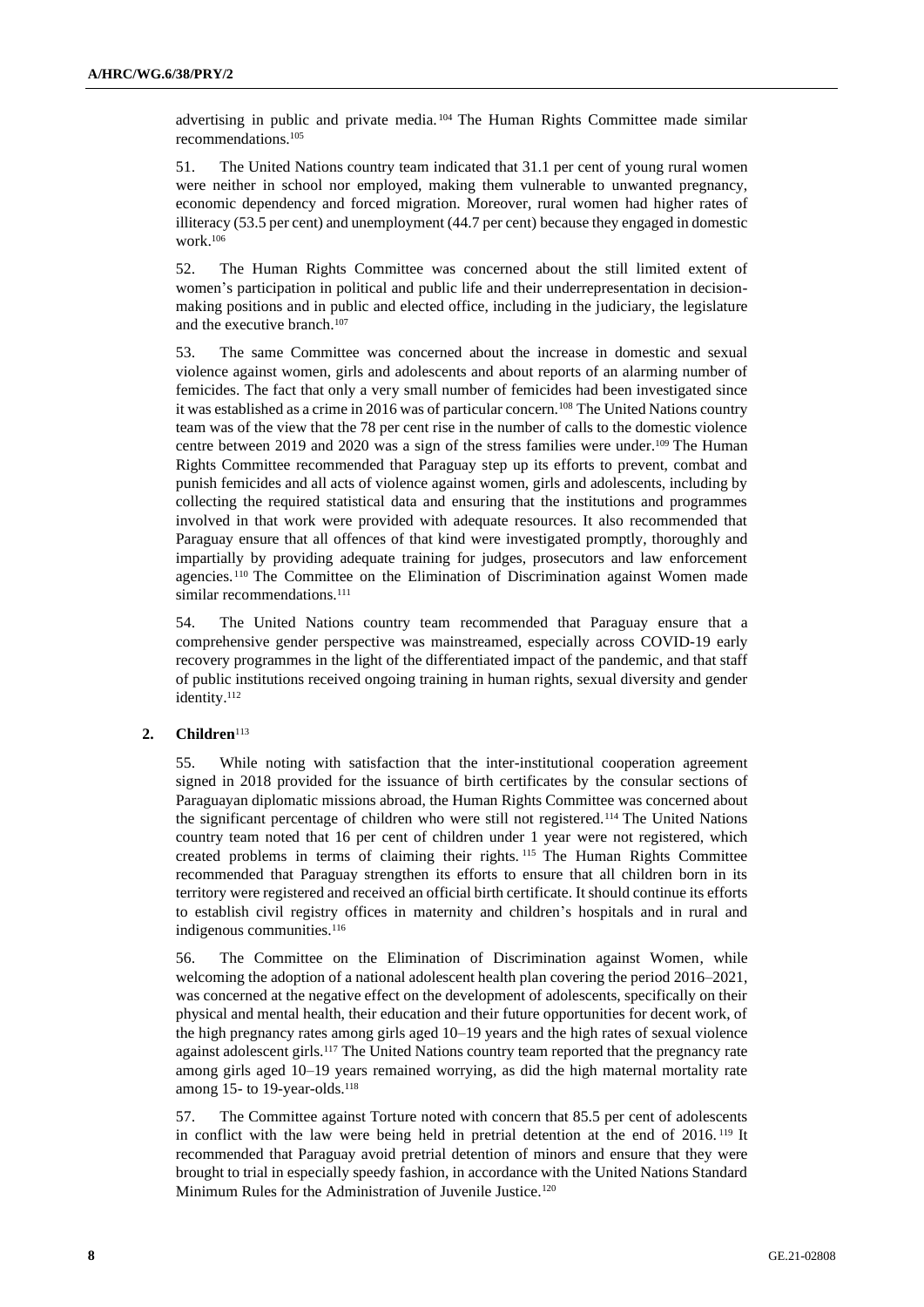58. The United Nations country team indicated that some 380,000 children and adolescents were engaged in child labour, making it difficult for them to remain in the school system.<sup>121</sup> UNESCO recommended that Paraguay be encouraged to combat child labour and adopt measures to ensure that children of compulsory school age were enrolled in school.<sup>122</sup>

## **3.** Persons with disabilities<sup>123</sup>

59. The Special Rapporteur on disability noted that Paraguay had made substantial participatory efforts to revise its normative, institutional and programme frameworks in line with the provisions of the Convention on the Rights of Persons with Disabilities.<sup>124</sup> While recognizing the importance of the National Plan of Action for the Human Rights of Persons with Disabilities, she noted that, despite the significant efforts made by the National Secretariat for the Human Rights of Persons with Disabilities to harmonize planning and implementation processes, the lack of adequate funding affected its capacity to operate.<sup>125</sup>

60. The Special Rapporteur recommended that Paraguay harmonize legislation and public policies with the Convention on the Rights of Persons with Disabilities in order to modify or abolish laws, regulations and practices that discriminated against persons with disabilities, including the provisions of the Civil Code, the Code of Civil Procedure, the Electoral Code and the Constitution. She also recommended that Paraguay provide the National Secretariat for the Human Rights of Persons with Disabilities with the budget required for it to perform its tasks in designing, developing and coordinating public policies on disability, including the National Plan of Action for the Human Rights of Persons with Disabilities.<sup>126</sup>

61. The United Nations country team underscored that the lack of information on the scope of policies, plans, programmes and projects for children and adolescents with disabilities relating to various rights (education, health, protection) cemented the invisibility of that group in the country. As such persons had not been identified as a group requiring protection, they were not taken into account in public policy planning or budget allocations.<sup>127</sup>

## **4. Minorities and indigenous peoples**<sup>128</sup>

62. The Human Rights Committee noted with satisfaction the enactment of Decree No. 1039/18 on the procedural protocol on free, prior and informed consultation with and consent by indigenous peoples.<sup>129</sup> Nevertheless, three Committees and the Special Rapporteur on food were concerned about the high levels of poverty within indigenous communities, the difficulties they faced in accessing education and health care, the slow progress made in registering and returning land, the limited participation of indigenous peoples in political life, the situation of the National Institute of Indigenous Affairs and the limited progress in the implementation of the judgments of the Inter-American Court of Human Rights.<sup>130</sup> The ILO Committee of Experts shared similar concerns. <sup>131</sup> The Committee on the Elimination of Racial Discrimination also noted with concern the lack of adequate measures for promoting participation by indigenous peoples and Afro-Paraguayans in public decision-making processes. 132

63. Three Committees recommended that Paraguay ensure access to education and health care for all indigenous peoples, implement the national consultation mechanism that guaranteed the free, prior and informed consent of indigenous peoples to facilitate their participation in decision-making processes at all levels of government, expedite the return and registration of land, ensure the participation of members of indigenous peoples in political life, strengthen the capacities of the National Institute for Indigenous Affairs and ensure the implementation of the judgments of the Inter-American Court of Human Rights concerning the Sawhoyamaxa, Yakye Axa and Xákmok Kásek indigenous communities.<sup>133</sup>

64. The United Nations country team drew attention to the fact that the health situation was worse for indigenous communities than for the population as a whole. The National Institute of Indigenous Affairs had adopted a resolution on a protocol for entering indigenous communities during the pandemic in order to reduce the risk of COVID-19 spread.<sup>134</sup>

## **5. Migrants, refugees, asylum seekers and internally displaced persons**<sup>135</sup>

65. While taking note of the regulatory framework governing the right of asylum, the Committee against Torture was concerned about the lack of procedural protocols for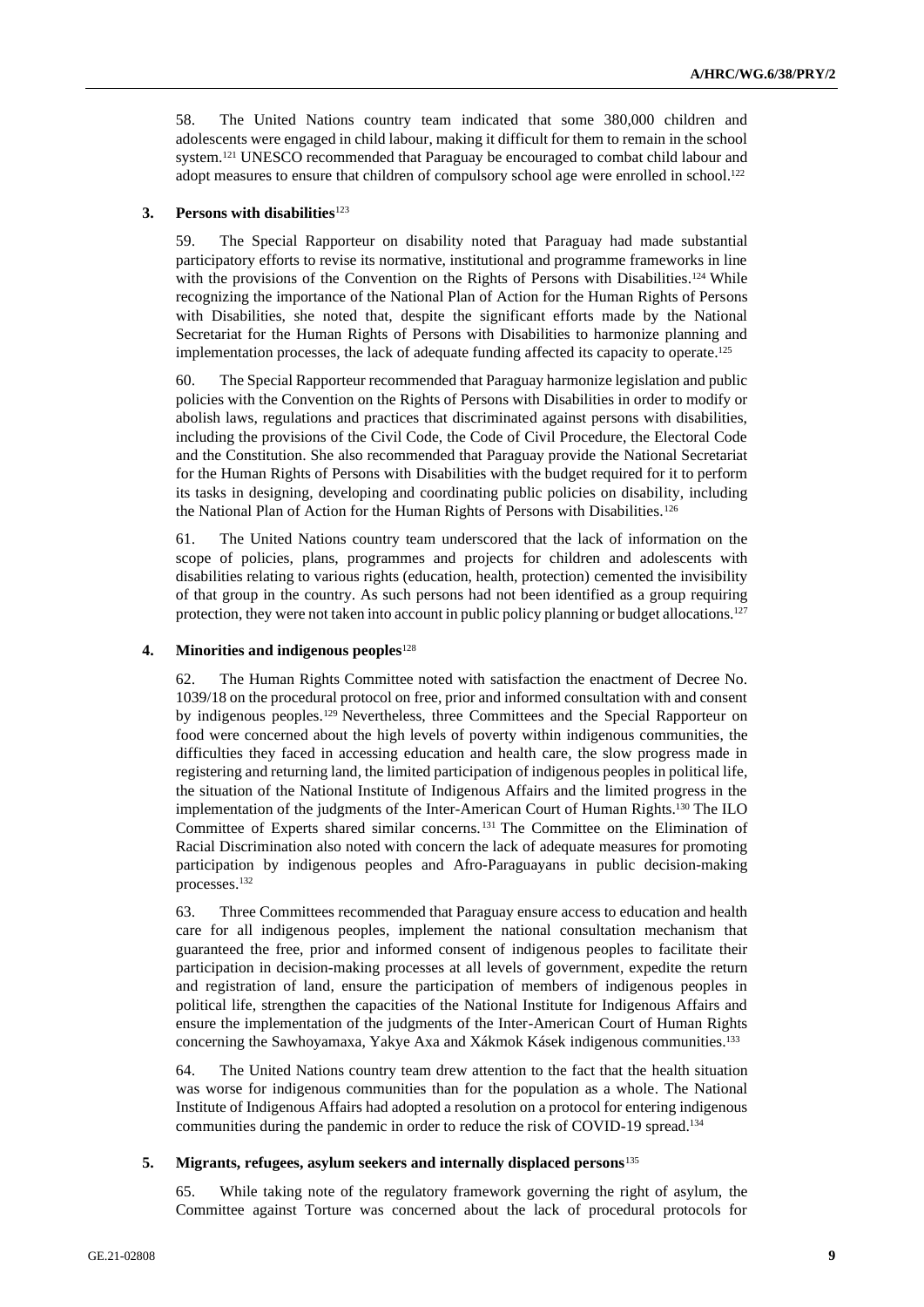identifying asylum seekers who entered Paraguay illegally at its borders. It recommended that Paraguay establish an inter-agency protection network at the border for the purpose of providing information on asylum procedures to potential applicants, improving measures to receive and assist them and referring them to the asylum procedure.<sup>136</sup>

66. The Human Rights Committee was concerned about reports that, although the Refugee Act had been adopted in 2002, the decree and internal administrative procedures necessary for its implementation had still not been adopted.<sup>137</sup> It recommended that Paraguay ensure that national legislation on immigration, including the Refugee Act, was consistent with the International Covenant on Civil and Political Rights and other international standards and that it guarantee protection and assistance for asylum seekers.<sup>138</sup>

## **6. Stateless persons**<sup>139</sup>

67. The United Nations country team noted that the implementation of the law on protection and facilities naturalization for stateless persons, adopted in 2018, remained pending. Accordingly, it recommended that Paraguay guarantee the right to apply to the border authorities for international protection by establishing a clear and effective procedure.<sup>140</sup>

#### *Notes*

- <sup>1</sup> Tables containing information on the scope of international obligations and cooperation with international human rights mechanisms and bodies for Paraguay will be available at [www.ohchr.org/EN/HRBodies/UPR/Pages/PYindex.aspx.](https://unitednations-my.sharepoint.com/personal/philippa_fletcher_un_org/Documents/Documents/CURRENT%20DOX/www.ohchr.org/EN/HRBodies/UPR/Pages/PYindex.aspx)
- <sup>2</sup> For relevant recommendations, see A/HRC/32/9, paras. 102.1–102.8 and 105.1–105.2.
- <sup>3</sup> A/HRC/34/58/Add.1, para. 10.
- <sup>4</sup> CAT/C/PRY/CO/7, para. 43; CERD/C/PRY/CO/4-6, para. 45; A/HRC/39/52/Add.1, para. 64 (i); A/HRC/34/48/Add.2, para. 106 (a); A/HRC/32/32/Add.1, para. 131 (a); and United Nations country team submission for the universal periodic review of Paraguay, p. 10.
- <sup>5</sup> CERD/C/PRY/CO/4-6, para. 45; and United Nations country team submission, p. 10.
- <sup>6</sup> UNESCO submission for the universal periodic review of Paraguay, p. 5.
- <sup>7</sup> CCPR/C/PRY/CO/4, para. 6.
- <sup>8</sup> See https://ohchr.org/EN/HRBodies/UPR/Pages/UPRImplementation.aspx.
- <sup>9</sup> OHCHR, *United Nations Human Rights Report 2019*, pp. 202–204.
- <sup>10</sup> OHCHR, *United Nations Human Rights Report 2017*, pp. 79, 83 and 89.
- <sup>11</sup> For relevant recommendations, see A/HRC/32/9, paras. 102.14–102.24, 102.28–102.30 and 102.34– 102.35.
- <sup>12</sup> CCPR/C/PRY/CO/4, para. 10; CEDAW/C/PRY/CO/7, para. 14 (c); CERD/C/PRY/CO/4-6, para. 13; A/HRC/34/48/Add.2, para. 21; A/HRC/32/32/Add.1, para. 18; A/HRC/34/58/Add.1, para. 17; and United Nations country team submission, p. 2.
- <sup>13</sup> CEDAW/C/PRY/CO/7, para. 15 (c).
- <sup>14</sup> CCPR/C/PRY/CO/4, para. 11; CERD/C/PRY/CO/4-6, para. 14; and A/HRC/34/58/Add.1, para. 76 (d).
- <sup>15</sup> CCPR/C/PRY/CO/4, paras. 8–9. See also United Nations country team submission, p. 2.
- <sup>16</sup> A/HRC/34/48/Add.2, para. 23; A/HRC/34/58/Add.1, paras. 19, 23 and 76 (e); and A/HRC/32/32/Add.1, para. 16.
- <sup>17</sup> United Nations country team submission, p. 2. See also A/HRC/32/32/Add.1, para. 16.
- <sup>18</sup> United Nations country team submission, p. 2.
- <sup>19</sup> A/HRC/39/52/Add.1, para. 16; A/HRC/34/48/Add.2, para. 22; A/HRC/34/58/Add.1, para. 18; and A/HRC/32/32/Add.1, para. 14.
- <sup>20</sup> For relevant recommendations, see A/HRC/32/9, paras. 102.33, 102.36-102.45 and 102.52-102.58.
- <sup>21</sup> CCPR/C/PRY/CO/4, para. 14; CEDAW/C/PRY/CO/7, para. 10; CERD/C/PRY/CO/4-6, para. 9; A/HRC/34/58/Add.1, para. 14; and United Nations country team submission, p. 4.
- <sup>22</sup> CCPR/C/PRY/CO/4, para. 15.
- <sup>23</sup> CEDAW/C/PRY/CO/7, para. 11; CERD/C/PRY/CO/4-6, paras. 10 and 12; and United Nations country team submission, p. 10.
- <sup>24</sup> United Nations country team submission, p. 7.
- <sup>25</sup> For the relevant recommendation, see A/HRC/32/9, para. 102.186.
- <sup>26</sup> A/HRC/34/48/Add.2, paras. 81, 88 and 106 (n). See also CERD/C/PRY/CO/4-6, para. 24 (b).
- <sup>27</sup> See www.ohchr.org/EN/NewsEvents/Pages/DisplayNews.aspx?NewsID=24890&LangID=E.
- <sup>28</sup> United Nations country team submission, p. 5.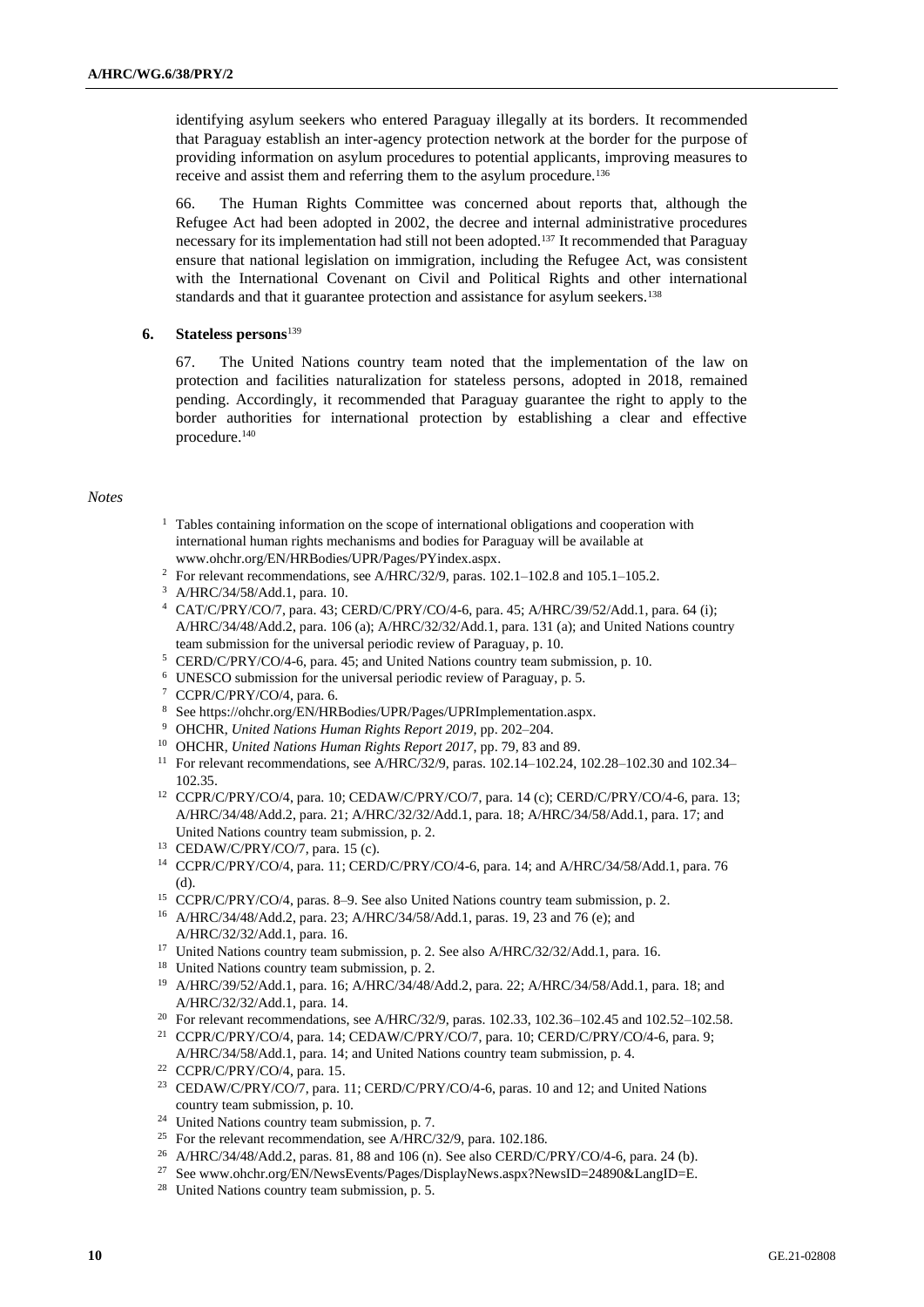- A/HRC/39/52/Add.1, para. 52. See also A/HRC/34/48/Add.2, para. 78.
- For relevant recommendations, see A/HRC/32/9, paras. 102.9–102.10, 102.64–102.66 and 102.110– 102.111.
- CCPR/C/PRY/CO/4, para. 22; CAT/C/PRY/CO/7, para. 18; and United Nations country team submission, p. 1.
- CCPR/C/PRY/CO/4, para. 23. See also CAT/C/PRY/CO/7, para. 19.
- See https://acnudh.org/paraguay-debe-esclarecer-muerte-de-dos-ninas-en-operativo-estatal-pide-onuderechos-humanos%E2%80%A8/.
- CCPR/C/PRY/CO/4, para. 24. See also CAT/C/PRY/CO/7 paras. 14 and 20.
- CCPR/C/PRY/CO/4, para. 25 (b).
- Ibid., para. 25 (e). See also CAT/C/PRY/CO/7, para. 15.
- CCPR/C/PRY/CO/4, para. 26; and CAT/C/PRY/CO/7 paras. 10–11, 16, 26, 28 and 30. See also A/HRC/34/58/Add.1, paras. 55–59.
- <sup>38</sup> United Nations country team submission, pp. 3 and 9.
- CEDAW/C/PRY/CO/7, paras. 44–45.
- CCPR/C/PRY/CO/4, para. 27 (a), (b) and (d). See also CAT/C/PRY/CO/7, paras. 17, 27 and 29.
- For relevant recommendations, see A/HRC/32/9, paras. 102.105–102.109, 102.113–102.118, 102.120–102.122 and 104.1.
- CCPR/C/PRY/CO/4, paras. 34–35 (b).
- United Nations country team submission, pp. 2–3.
- Ibid., p. 3. See also CCPR/C/PRY/CO/4, paras. 28–29; CAT/C/PRY/CO/7 paras. 24–25; and CEDAW/C/PRY/CO/7, paras. 44–45.
- United Nations country team submission, p. 3.
- CCPR/C/PRY/CO/4, paras. 12–13 (b)–(c).
- United Nations country team submission, p. 1. See also CEDAW/C/PRY/CO/7, paras. 26–27.
- For relevant recommendations, see A/HRC/32/9, paras. 102.119 and 102.123–102.135.
- UNESCO submission, p. 6.
- CCPR/C/PRY/CO/4, para. 36.
- <sup>51</sup> Ibid.; CEDAW/C/PRY/CO/7, para. 28; CERD/C/PRY/CO/4-6, para. 29; and United Nations country team submission, p. 8.
- CCPR/C/PRY/CO/4, para. 37 (a)–(b). See also CEDAW/C/PRY/CO/7, para. 29; and CERD/C/PRY/CO/4-6, para. 30.
- United Nations country team submission, p. 3.
- Ibid., pp. 3 and 11.
- For relevant recommendations, see A/HRC/32/9, paras. 102.12 and 102.99–102.104.
- CCPR/C/PRY/CO/4, para. 32. See also CEDAW/C/PRY/CO/7, para. 22.
- United Nations country team submission, p. 4.
- CCPR/C/PRY/CO/4, para. 33 (a).
- CEDAW/C/PRY/CO/7, para. 23 (a).
- For relevant recommendations, see A/HRC/32/9, paras. 102.62-102.63 and 102.138.
- CEDAW/C/PRY/CO/7, paras. 46–47 (a).
- United Nations country team submission, p. 11.
- For relevant recommendations, see A/HRC/32/9, paras. 102.13 and 102.95–102.96.
- CCPR/C/PRY/CO/4, para. 32; CEDAW/C/PRY/CO/7, para. 34 (c); A/HRC/39/52/Add.1, paras. 10, 37–38 and 43; and United Nations country team submission, pp. 4 and 6.
- See [www.ilo.org/dyn/normlex/en/f?p=1000:13100:0::NO:13100:P13100\\_COMMENT\\_ID:4012643.](https://unitednations-my.sharepoint.com/personal/philippa_fletcher_un_org/Documents/Documents/CURRENT%20DOX/www.ilo.org/dyn/normlex/en/f?p=1000:13100:0::NO:13100:P13100_COMMENT_ID:4012643)
- CCPR/C/PRY/CO/4, para. 33 (d)–(e).
- 67 CEDAW/C/PRY/CO/7, para. 35 (c); and A/HRC/39/52/Add.1, para. 66 (i)–(iv).
- United Nations country team submission, p. 9.
- CERD/C/PRY/CO/4-6, para. 31. See also A/HRC/39/52/Add.1, paras. 32–34 and 48–52; and A/HRC/34/48/Add.2, para. 49–52.
- United Nations country team submission, p. 6; and A/HRC/39/52/Add.1, paras. 29, 35, 49, 51, 57, 69 (iii) and 70 (iii)–(iv).
- For relevant recommendations, see A/HRC/32/9, paras. 102.139–102.146 and 102.185.
- A/HRC/34/48/Add.2, paras. 104–105.
- United Nations country team submission, p. 2.
- A/HRC/34/48/Add.2, paras. 102–103.
- United Nations country team submission, p. 6.
- A/HRC/34/48/Add.2, para. 106 (b). See also United Nations country team submission, p. 12.
- United Nations country team submission, p. 12.
- Ibid., p. 5.
- CERD/C/PRY/CO/4-6, para. 33. See also United Nations country team submission, p. 12.
- For relevant recommendations, see A/HRC/32/9, paras. 102.148–102.157 and 105.3–105.6.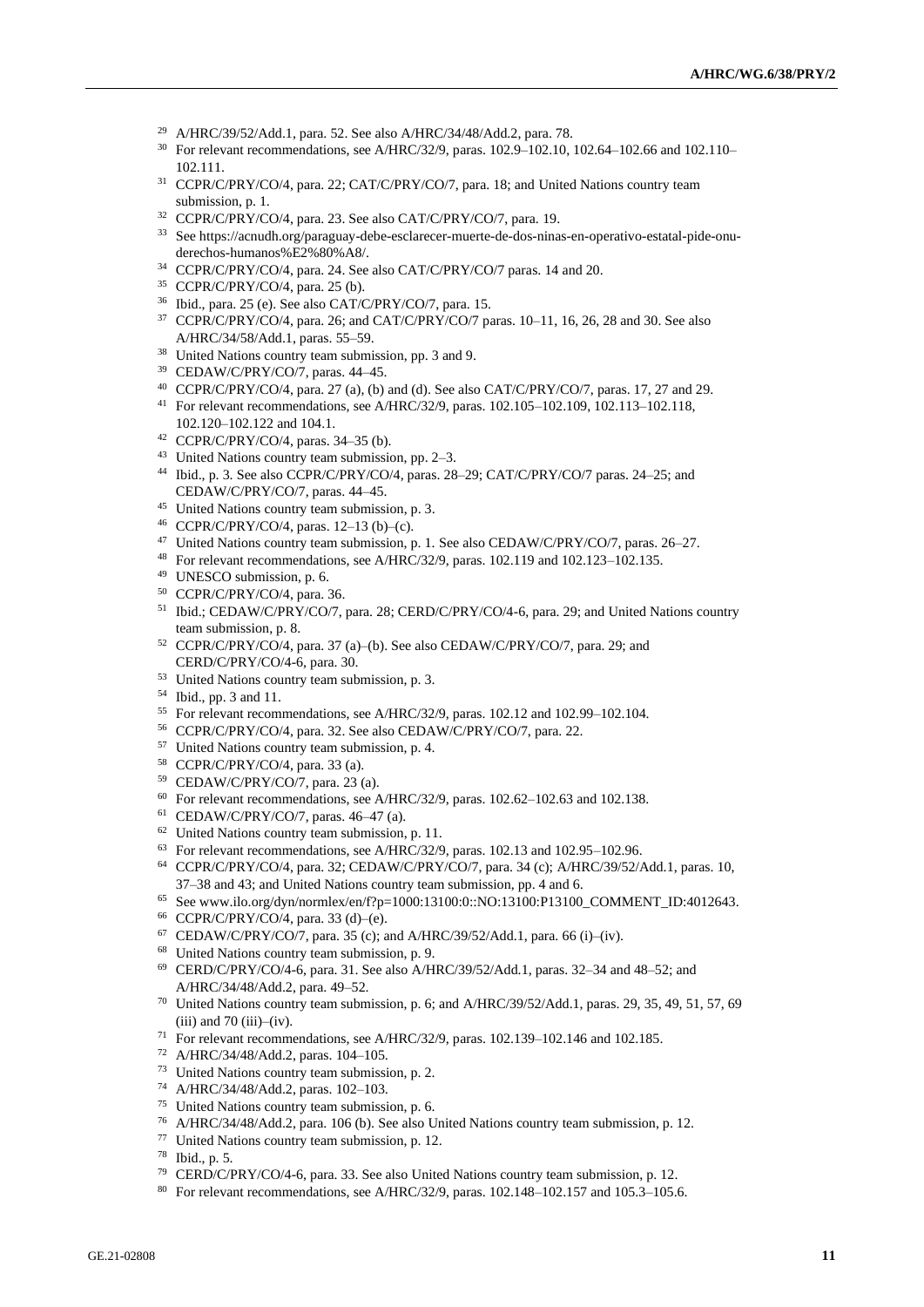- 81 United Nations country team submission, pp. 4-5. See also CERD/C/PRY/CO/4-6, paras. 35-36.
- United Nations country team submission, p. 10.
- CEDAW/C/PRY/CO/7, para. 36 (c). See also A/HRC/32/32/Add.1, paras. 28–39.
- CCPR/C/PRY/CO/4, para. 20.
- Ibid., para. 20; CEDAW/C/PRY/CO/7, para. 36 (d); A/HRC/32/32/Add.1, paras. 32–39.
- CEDAW/C/PRY/CO/7, para. 37 (d). See also CCPR/C/PRY/CO/4, para. 21; and A/HRC/32/32/Add.1, para. 131 (g).
- CCPR/C/PRY/CO/4, para. 21.
- A/HRC/32/32/Add.1, paras. 94–101.
- A/HRC/34/58/Add.1, paras. 49–51.
- <sup>90</sup> United Nations country team submission, p. 10. See also CEDAW/C/PRY/CO/7, para. 37 (f); and A/HRC/32/32/Add.1, paras. 80–88 and 131 (m)–(n).
- For relevant recommendations, see A/HRC/32/9, paras. 102.147 and 102.158–102.165.
- UNESCO submission, p. 3.
- CEDAW/C/PRY/CO/7, paras. 8–9 (a).
- <sup>94</sup> United Nations country team submission, p. 5.
- 95 CEDAW/C/PRY/CO/7, para. 32.
- UNESCO submission, p. 5.
- CERD/C/PRY/CO/4-6, paras. 37–38.
- A/HRC/34/58/Add.1, paras. 40–44.
- UNESCO submission, p. 5.
- <sup>100</sup> United Nations country team submission, p. 3.
- Ibid., p. 5.
- <sup>102</sup> For relevant recommendations, see A/HRC/32/9, paras. 102.31-102.32, 102.48-102.51, 102.67-102.76, 102.78–102.89 and 102.137.
- CEDAW/C/PRY/CO/7, para. 18. See also CCPR/C/PRY/CO/4, para. 16; and A/HRC/34/48/Add.2, paras. 98–99.
- CEDAW/C/PRY/CO/7, para. 19 (a)–(b).
- CCPR/C/PRY/CO/4, para. 19 (d).
- United Nations country team submission, p. 7.
- CCPR/C/PRY/CO/4, para.16.
- Ibid., para. 18. See also CEDAW/C/PRY/CO/7, para. 20.
- <sup>109</sup> United Nations country team submission, p. 7.
- CCPR/C/PRY/CO/4, para. 19 (a)–(b).
- CEDAW/C/PRY/CO/7, para. 21.
- <sup>112</sup> United Nations country team submission, p. 12.
- For relevant recommendations, see A/HRC/32/9, paras. 102.11, 102.46–102.47, 102.59–102.61, 102.77, 102.90–102.94, 102.97–102.98 and 102.121.
- CCPR/C/PRY/CO/4, para. 40.
- <sup>115</sup> United Nations country team submission, p. 7.
- CCPR/C/PRY/CO/4, para. 41. See also CEDAW/C/PRY/CO/7, para. 31.
- CEDAW/C/PRY/CO/7, para. 42. See also A/HRC/32/32/Add.1, para. 55.
- United Nations country team submission, p. 4. See also A/HRC/32/32/Add.1, paras. 49 and 59.
- CAT/C/PRY/CO/7, para. 32. See also A/HRC/32/32/Add.1, para. 63.
- CAT/C/PRY/CO/7, para. 33 (c).
- <sup>121</sup> United Nations country team submission, p. 6.
- UNESCO submission, p. 5.
- <sup>123</sup> For relevant recommendations, see A/HRC/32/9, paras. 102.166-102.170.
- A/HRC/34/58/Add.1, para. 73.
- Ibid., paras. 19 and 21.
- A/HRC/34/58/Add.1, para. 76 (a) and (f).
- <sup>127</sup> United Nations country team submission, p. 8.
- For relevant recommendations, see A/HRC/32/9, paras. 102.125–102.127, 102.136 and 102.171– 102.182.
- CCPR/C/PRY/CO/4, para. 44.
- Ibid.; CEDAW/C/PRY/CO/7, para. 40 (c); CERD/C/PRY/CO/4-6, paras. 10, 15, 19, 21, 27, 35 and 37; and A/HRC/34/48/Add.2, paras. 37 and 94–95.
- See [www.ilo.org/dyn/normlex/en/f?p=1000:13100:0::NO:13100:P13100\\_COMMENT\\_ID:3341595.](http://www.ilo.org/dyn/normlex/en/f?p=1000:13100:0::NO:13100:P13100_COMMENT_ID:3341595)
- CERD/C/PRY/CO/4-6, paras. 27–28.
- CCPR/C/PRY/CO/4, para. 45; CEDAW/C/PRY/CO/7, para. 41 (a)–(c); CERD/C/PRY/CO/4-6, paras. 18, 20, 22, 28, 36 and 38.
- United Nations country team submission, p. 8. See also CERD/C/PRY/CO/4-6, paras. 25–26.
- <sup>135</sup> For the relevant recommendation, see A/HRC/32/9, para. 102.184.